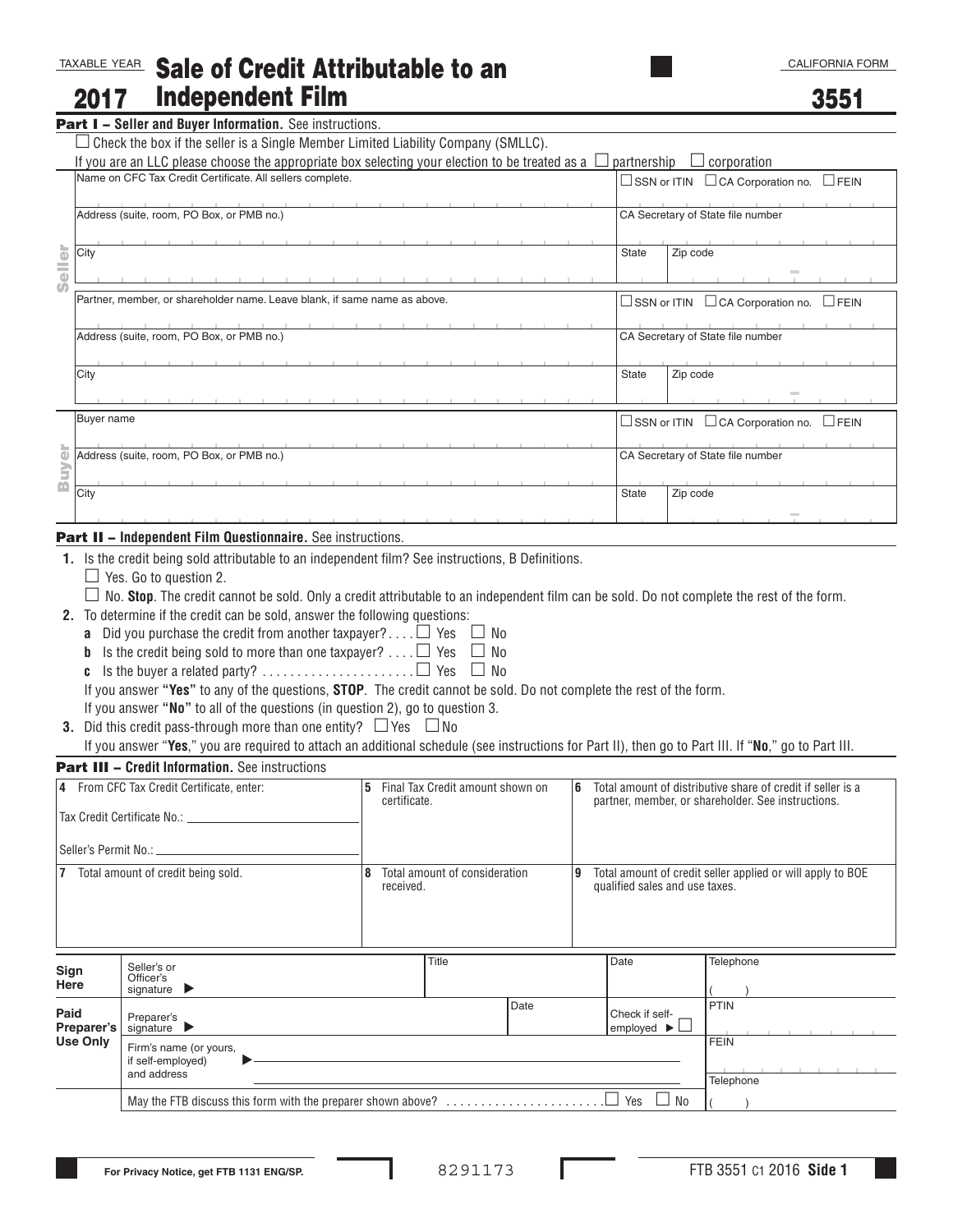# 2017 Instructions for Form FTB 3551

**Sale of Credit Attributable to an Independent Film**

# Important Information

**New film credit –** For taxable years beginning on or after January 1, 2016, California Revenue and Taxation Code (R&TC) Sections 17053.95 and 23695 allow a qualified taxpayer credit against the "net tax" (individuals) or "tax" (corporations) for a percentage of the qualified expenditures for the production of a qualified motion picture in California. A qualified taxpayer may sell any credit allowed under R&TC Sections 17053.95 and 23695 that is attributable to an independent film to an unrelated party.

For more information, go to the CFC website at **film.ca.gov** and search for **incentives**.

For taxable years beginning on or after January 1, 2011, R&TC Sections 17053.85 and 23685 allow a qualified taxpayer a credit against the "net tax" (individuals) or "tax" (corporations) for a percentage of the qualified expenditures for the production of a qualified motion picture in California. A qualified taxpayer may sell any credit allowed under R&TC Sections 17053.85 and 23685 that is attributable to an independent film to an unrelated party.

The new film credit and original film credit are both available for the 2016 taxable year.

The California Film Commission (CFC) determines the amount of the credit and issues a tax credit certificate to the qualified taxpayer showing the amount of the credit. The maximum amount of credit that can be sold is the amount shown on the credit certificate. The full amount of credit or a portion of it may be sold.

Any portion of the credit that is not sold can be used by the qualified taxpayer to offset income tax or State Board of Equalization (BOE) qualified sales and use taxes. Credit not sold may also be assigned to an affiliate.

The qualified taxpayer selling the credit is required to report information related to the sale to the Franchise Tax Board (FTB) no later than 30 days after the sale of the credit. The requirement to notify FTB of the sale also applies to a partner, member, or shareholder who will sell any portion of their distributive share of the credit. After the sale of the credit, the unrelated party that has acquired the credit is subject to the requirements and restrictions of R&TC Sections 17053.85 and 23685 or R&TC Sections 17053.95 and 23695. The unrelated purchaser may use the credit against income tax, but may not sell it, assign it, or use it against BOE qualified sales and use taxes.

# General Information

# A Purpose

Use form FTB 3551 to report the sale of a credit attributable to an independent film.

The requirement to notify FTB of the sale also applies to a partner, member, or shareholder who will sell any portion of their distributive share of the credit.

See Section C for rules that apply to the selling of the credit and how to go about notifying FTB of the sale of the credit.

# B Definitions

**California Film and Television Tax Credit Program Tax Credit Certificate (**hereafter, **CFC Tax Credit Certificate)** means the actual tax credit certificate that is issued by the Director of the CFC. This document may be requested by the FTB or the BOE. This certificate details the maximum amount of the credit that can be sold.

**Independent film** as defined in R&TC 17053.85 and 23685 means a motion picture with a minimum budget of one million dollars (\$1,000,000) and a maximum budget of ten million dollars (\$10,000,000) that is produced by a company that is not publicly traded and publicly traded companies do not own, directly or indirectly, more than twenty five percent of the producing company.

**Independent film** as defined in R&TC 17053.95 and 23695 does not have a maximum budget.

**Qualified taxpayer** means a taxpayer who has paid or incurred qualified expenditures and has been issued a credit certificate by the CFC.

In the case of any pass-through entity, the determination of whether a taxpayer is a qualified taxpayer is made at the entity level. No amount of credit is allowed to the pass-through entity. The credit is passed-through to the partners, members, or shareholders. Pass-through entity means any entity taxed as a partnership or "S" corporation.

**Face amount of credit** means the amount shown in the Final Tax Credit box on the CFC Tax Credit Certificate.

**Consideration received** means the dollar amount the seller receives from the buyer for the sale of the credit. Stock, securities, or other property also count as consideration received.

# C Rules

The qualified taxpayer selling the credit must submit form FTB 3551, Sale of Credit Attributable to an Independent Film, no later than **30 days** after the sale of the credit to notify FTB of the following:

**•** Name, address, and tax identification number of the film company listed on the CFC Tax Credit Certificate, the seller, and the buyer.

**Note:** If the film company is a pass-through entity, the qualified seller is the partner, member, or shareholder.

- **•** Tax Credit Certificate number shown on the CFC Tax Credit Certificate.
- **•** Final Tax Credit amount shown on the CFC Tax Credit Certificate.
- **•** Partner's, member's, or shareholder's name, address, tax identification number as well as the distributive share of the credit.
- **•** Amount of credit that will be sold.
- **•** Amount of consideration the seller will receive from the buyer.
- **•** Amount of credit the seller has applied or will apply against BOE qualified sales and use taxes.

**Important:** This portion of the credit may not be sold.

Only qualified taxpayers who receive credits attributable to an independent film may sell the credit to an unrelated party.

A credit cannot be:

- **•** Sold to more than one taxpayer.
- **•** Resold, assigned, or used against BOE qualified sales and use taxes by the unrelated purchaser.

In no event may a qualified taxpayer assign or sell any tax credit to the extent the tax credit allowed is claimed on any tax return of the qualified taxpayer.

In the event the taxpayer that earned the credit and the buyer both claim the same credit amount on their tax return, the FTB may disallow the credit of either taxpayer.

# D Gain on Sale of Credit

The sale of the credit is a sale of property. The seller is required to report gain from the sale. Basis in property is generally the cost of the property. Since the seller did not pay for the credit, the seller does not have a basis in the credit.

The gain from the sale of the credit is the excess of the total consideration received over the basis. The total amount of consideration received is the sum of any money received plus the fair market value of the property (other than money) received. Since the seller's basis in the credit is \$0 (zero), the seller will recognize and report gain on the full amount of consideration received.